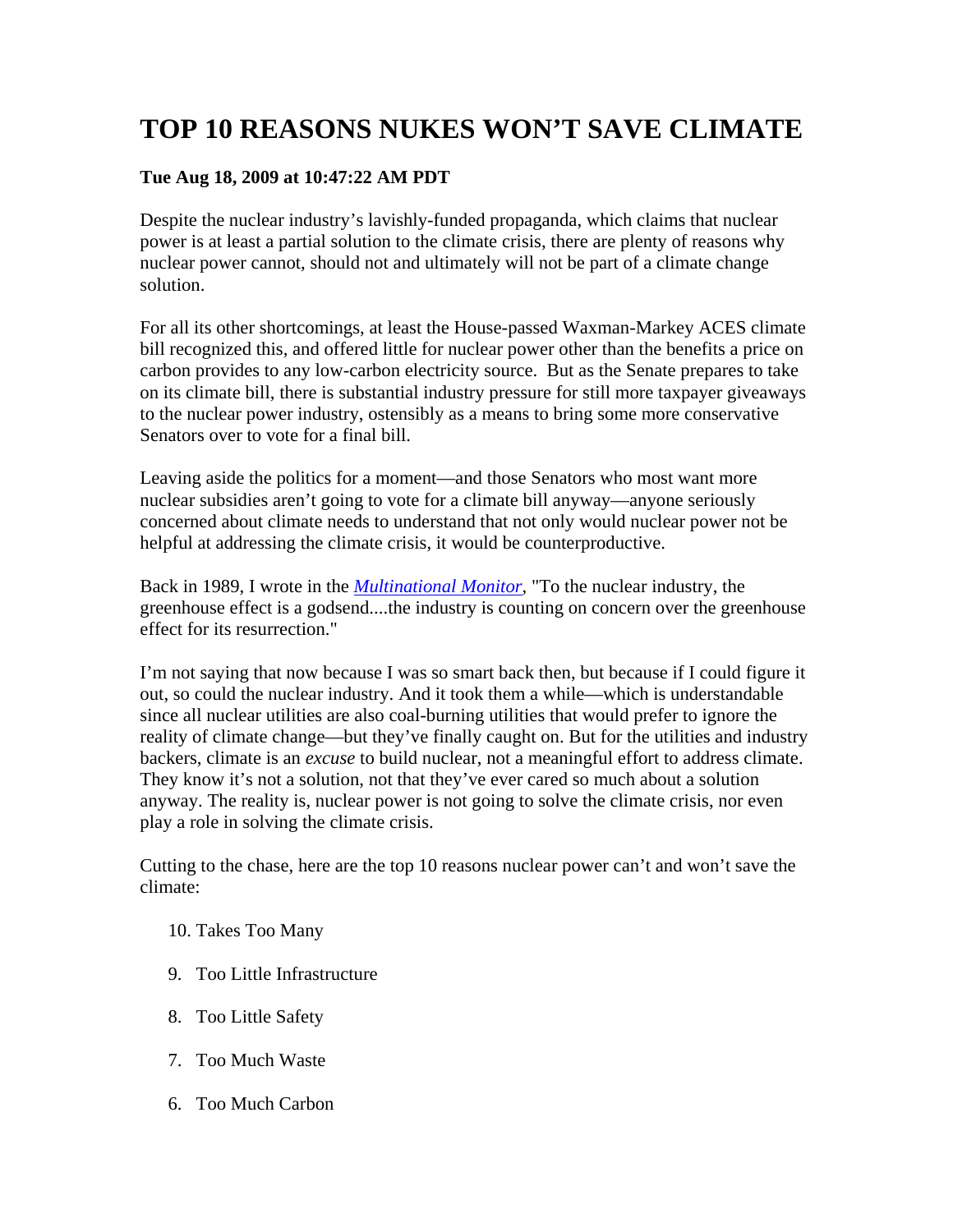- 5. Too Much Emissions
- 4. Not Suited For Warming Climates
- 3. Too Slow
- 2. Renewables and Efficiency are Faster, Cheaper, Safer and Cleaner
- 1. Too Expensive

OK, this is a long diary, and I apologize, but there's a lot to cover. For those with shorter attention spans, here's a powerpoint that covers many of these issues.

## **10. Takes Too Many.**

50 million Elvis fans couldn't be wrong, nor can the unanimous conclusions of studies by entities like MIT and the Commission on Energy Policy, which agree that it would take 1500-2,000 new nuclear reactors or more by mid-century, 300-400 in the U.S. alone, to make any kind of meaningful reduction in carbon emissions—by meaningful, I mean even a 20% reduction.

Globally, that's about one new reactor per week from now til mid-century. For the U.S. alone, that would be nearly a reactor a month from now til 2050. Can't be done.

First, let's look at the U.S. There are no reactors currently under construction, and no reactors have even received a construction license from the NRC. At best (for the industry), some utility might get a license by 2012. Then add another 6-8-10 years for construction. So we're already that far behind schedule, which means a reactor would have to be built every 2-3 weeks in the U.S. from about 2018-2020 until mid-century. Not likely.

Even then, the first 100 or so reactors would only replace the existing 104 reactors which will be retiring between 2020 and 2050, and which will virtually all be retired by then. Net carbon reductions=0.

The same holds true internationally. There is no chance 1500 or more new reactors will or can be built by mid-century, and the first 440 would only go to replacing the power from the existing 440. Why can't they be built so fast? Because right now, there is little global infrastructure to support building new reactors.

#### **9. Too Little Infrastructure.**

In fact, the current global capability is 8 reactors per year—which is far more than are actually being built, by the way. Only Japan Steel Works can forge the enormous reactor pressure vessels nuclear power requires. Yes, Russia has a facility and China is building one and may even have it online now, but really, few outside Russia want to buy Russian nukes, and China—if it keeps to its own construction plans, which is itself unlikely wouldn't be able to export any reactors anyway.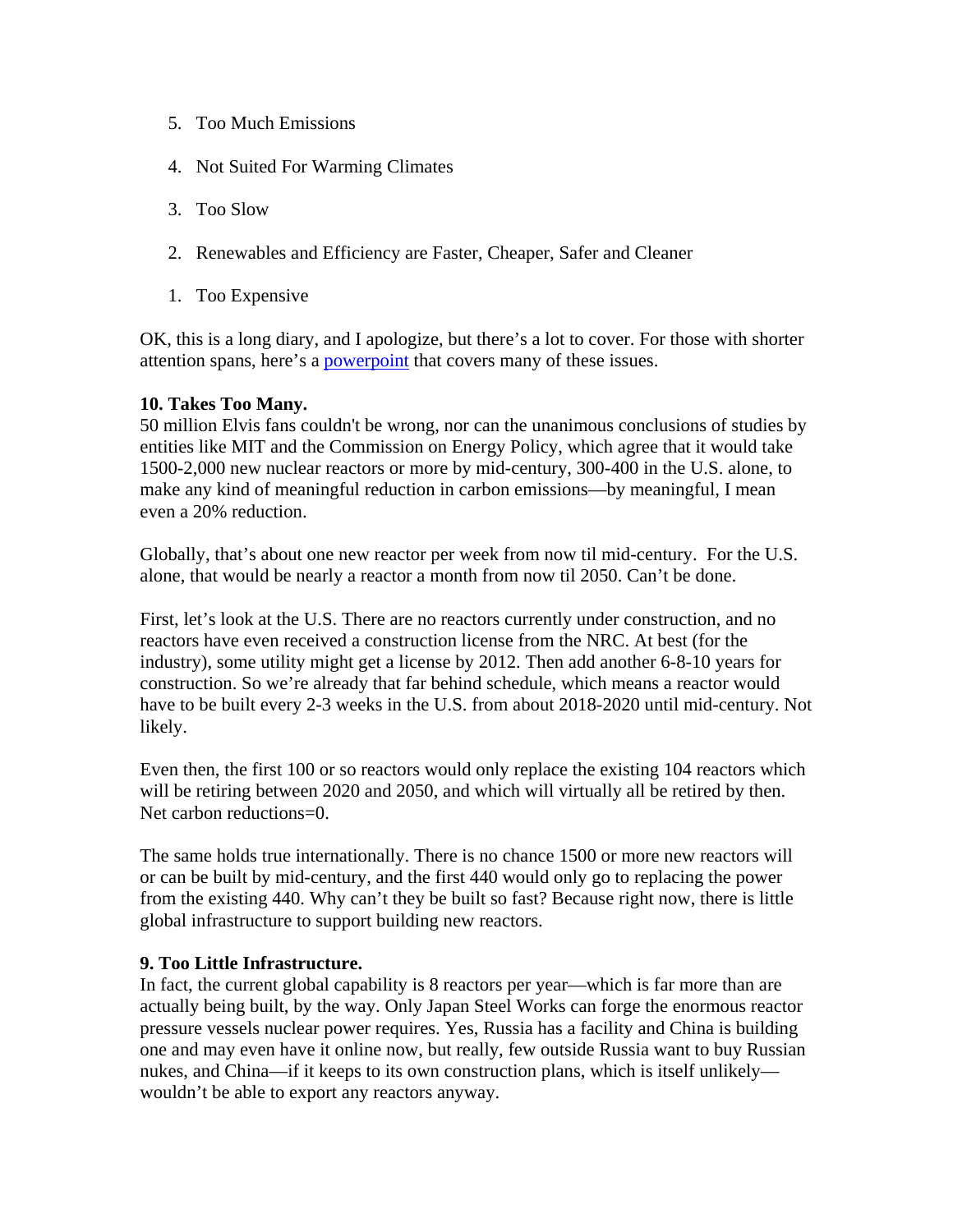So, let's see, 8 reactors per year times 40 years equals 320 reactors. We'll even add in a few Russian and a couple dozen Chinese reactors. Not even close to a meaningful reduction in carbon emissions.

Sure, more large-scale forging facilities could be built over the coming decades, but who's going to put up that kind of money—these factories aren't cheap after all, nearly as expensive as a reactor itself—without firm commitments for purchases for more than a handful of reactors? So far, those firm commitments don't exist.

At most, nuclear might be able to replace itself, but right now the infrastructure doesn't even exist to do that.

The infrastructure that is lacking extends far beyond the ability to forge reactor pressure vessels. There is also a shortage—not surprising since there hasn't been a new reactor built in the U.S. in 30 years, and only a handful have been built worldwide—of skilled operators, welders, machinists and others necessary to actually build and run a reactor.

## **8. Too Little Safety.**

The reactors being proposed for the U.S. right now, as well as for the rest of the world, are merely slight modifications to the same type of nuclear reactors that operate now across the world. In other words, they're roughly the difference between a 1979 Ford LTD and a 2009 Ford Fusion. Yeah, the newer cars are better and probably safer, but people still die every day on the highways.

You've heard about "inherently safe" or "Generation IV" reactor designs? Probably so. But not a single reactor being seriously proposed anywhere in the world even claims to be an "inherently safe" design—not that any such thing exists anyway. Nor are "Generation IV" designs even within a decade of commercial deployment.

The reality is that reactor design—at least for those planned by nuclear utilities—has progressed remarkably little since the 1960s. The basic concept—Pressurized Water Reactor or Boiling Water Reactor—is the same, and so is the same reliance on too many valves, pumps, and other types of plumbing that can break. But unlike in your home, where you may lose a sink or toilet, when the plumbing in a nuclear reactor breaks, you can lose your entire state.

#### **7. Too Much Waste.**

No country in the world yet has a permanent solution for radioactive waste (and no, you pro-nukers, Sweden only has a proposal, which is being fought by environmentalists who think—rightly—that it is just plain stupid to dump waste where it can leak into the North Sea).

President Obama has essentially ended the proposed Yucca Mountain radioactive waste dump in Nevada, which has been pilloried by environmentalists because it would basically be a sieve allowing radiation to escape for millions of years. Indeed, by the end of the Yucca Mountain project, even Bush's Department of Energy had to admit that the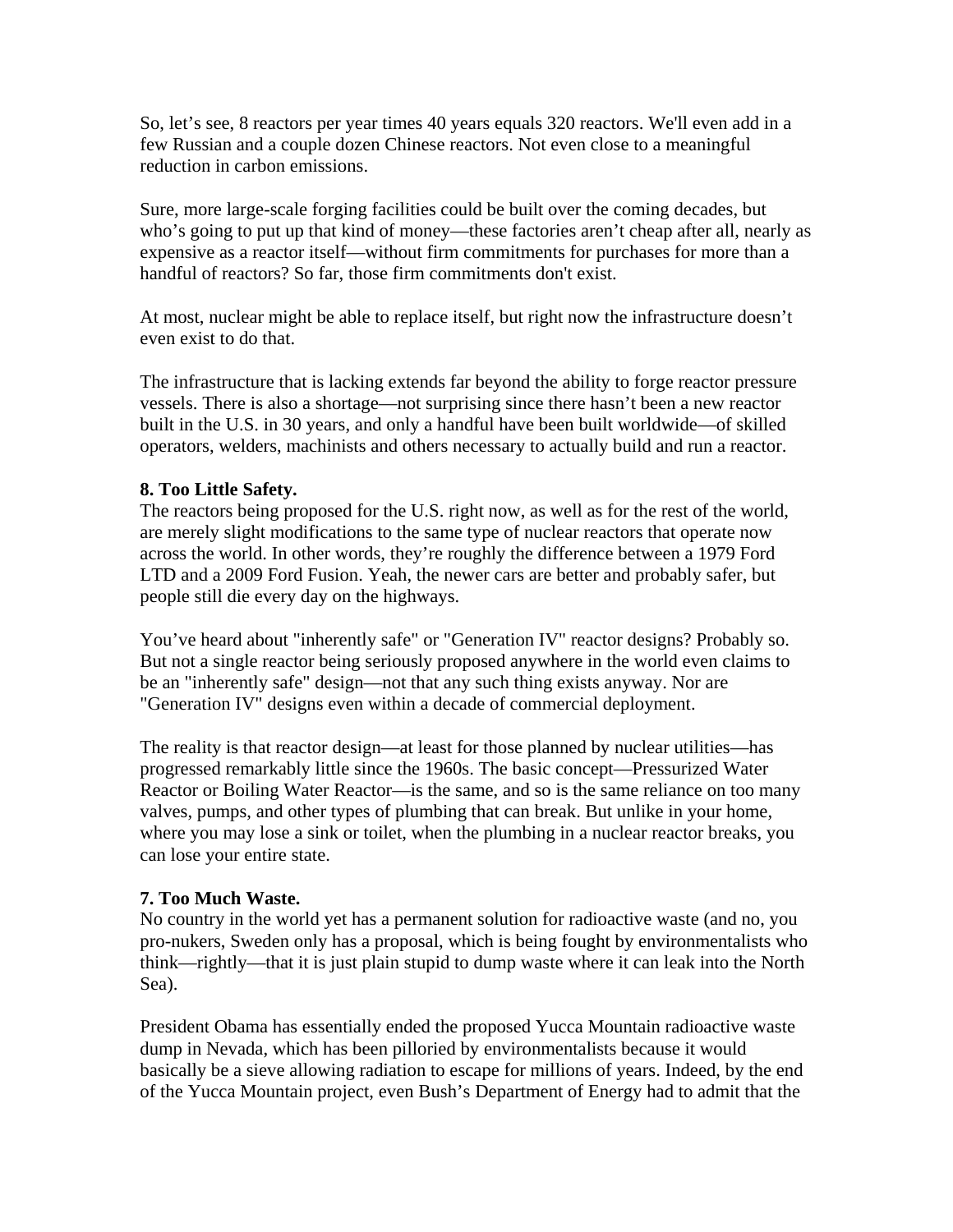steel casks that would hold the waste would provide 99+% of the protection to the public—Yucca Mountain itself would provide virtually no protection. Well, if that were the case, we could just pile up the steel casks on the White House lawn, no problem. That didn't seem like a good idea to President Bush, and doesn't to President Obama either. But at least Obama has had the strength to move on.....

Not only do we not have a place for the high-level waste from reactors, we don't even have a place for the lethal Class B and C "low-level" radioactive waste. That's why contentions to this effect have been accepted for hearing by NRC licensing boards in about 10 new reactor licensing cases. No nuclear utility has figured out what to do with this waste.

Meanwhile, if we actually embarked on the kind of nuclear construction program needed to address climate change—3-400 new reactors in the U.S., 1500-2000 worldwide, we'd need to come up with a new Yucca Mountain every five years or so. Since we can't find even one, odds are we won't come up with one every five years.

The nuclear industry's apparent answer to the waste problem is reprocessing, an expensive, dirty and dangerous technology that failed miserably in the U.S. in the 1960s, at West Valley, NY. The bill to clean up the mess from that experiment 40 years ago is now estimated at \$10 billion. France's reprocessing facility on the Normandy coast releases so much radiation into the Atlantic that most neighboring countries have asked France to end its reprocessing program. About 10 years ago, the Normandy beaches were closed during the summer season because of high radiation levels along the coast— Greenpeace measured levels in the water at some 17 million times above background. It's worth noting that France's reprocessing program hasn't solved the country's waste problem—the nation is still seeking a permanent waste dump, but has encountered substantial citizen opposition at every site it has examined.

#### **6. Too Much Carbon.**

The nuclear industry loves to tell you that nuclear power is carbon-free. Well, except when it's not. And it isn't.

It's true that nuclear reactors themselves emit only small amounts of carbon (although the carbon they do emit is radioactive). But the nuclear fuel chain necessary to supply the reactors with fuel is not nearly so carbon-friendly. In fact, the mining, milling, processing, enrichment and fuel fabrication of uranium, not to mention the construction of enormous reactors made of concrete, steel, and the millions of gallons of gasoline involved, leaves a fairly significant carbon footprint.

Exactly how large that footprint is remains a matter of debate. Probably the best study done on the issue comes from a Virginia Tech professor, Benjamin Sovacool, who concludes that while nuclear power is indeed a low-carbon energy source, its carbon footprint is about three times the size of alternatives like wind power, and much higher than the low-hanging fruit of energy efficiency.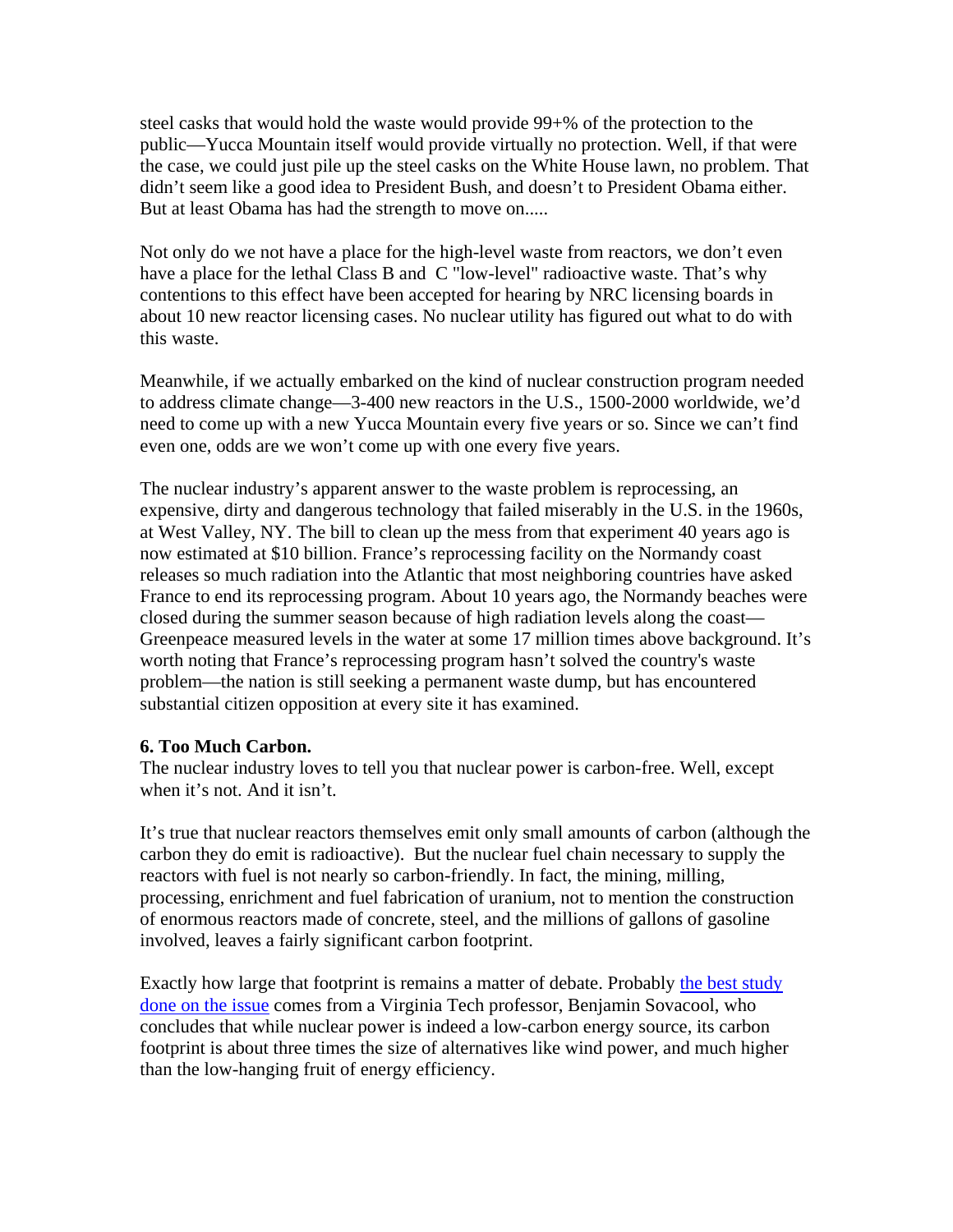## **5. Too Much Emissions.**

The nuclear industry likes to talk about "emissions-free" nuclear power. Wrong! Ding! Not Even Close! In fact, every nuclear reactor—and every nuclear facility of any kind emits radioactive elements into our air and water on a daily basis, even when everything goes right.

When things go wrong, the emissions go up, as they have with radioactive tritium leaks at numerous reactors over the last several years, or as they did, for example, at the Pilgrim reactor in the 1970s, which the Massachusetts Department of Public Health concluded caused cancers among the local population.

For the past several decades, the National Academy of Sciences has done studies trying to determine exactly how dangerous exposure to radiation is. Every time they have done a new study, the "safe" level has gone down. Finally, in 2006, the NAS concluded that there is no such thing as a safe level of radiation exposure.

## **4. Not Suited for Warming Climates.**

Reactors require large amounts of water for cooling. Reactors situated on rivers or lakes may not be able to obtain sufficient cold water to allow adequate cooling. This is not a hypothetical point. During the European heat wave of 2005, which killed thousands of people, most French reactors—those using rivers as their water source—were forced to close at the exact time their electricity was most needed to power air conditioning and electric fans.

Nor has the U.S. been exempt from such reactor shutdowns. As far back as 1988, the Byron reactors in Illinois were forced to close because of high water temperatures. Last year, Browns Ferry-1 in Alabama had to close for similar reasons.

As climate change heats our water, nuclear power stations will close more and more frequently. In addition, more water fights among jurisdictions can be expected in coming years. The two largest users of water in the U.S. are agriculture and electricity production, and nuclear uses more water per megawatt of power produced than any other electricity source. Scarce water supplies will result in added pressure to produce electricity with the least possible effect on those water supplies.

Meanwhile, reactors situated on oceans, especially on low-lying areas, may find themselves *under* water, instead of using water, as climate change accelerates sea level rise.

#### **3. Too Slow.**

Climate scientists agree that we have a short time—maybe 10 years or so—to turn around our existing situation and take real steps to reduce our carbon emissions. That means taking the most effective, lowest-cost measures as soon as possible.

Yet, as noted above, at most there would be a small handful of new reactors in the U.S. within 10 years, and it's just as likely there will be none. Even the industry's Nuclear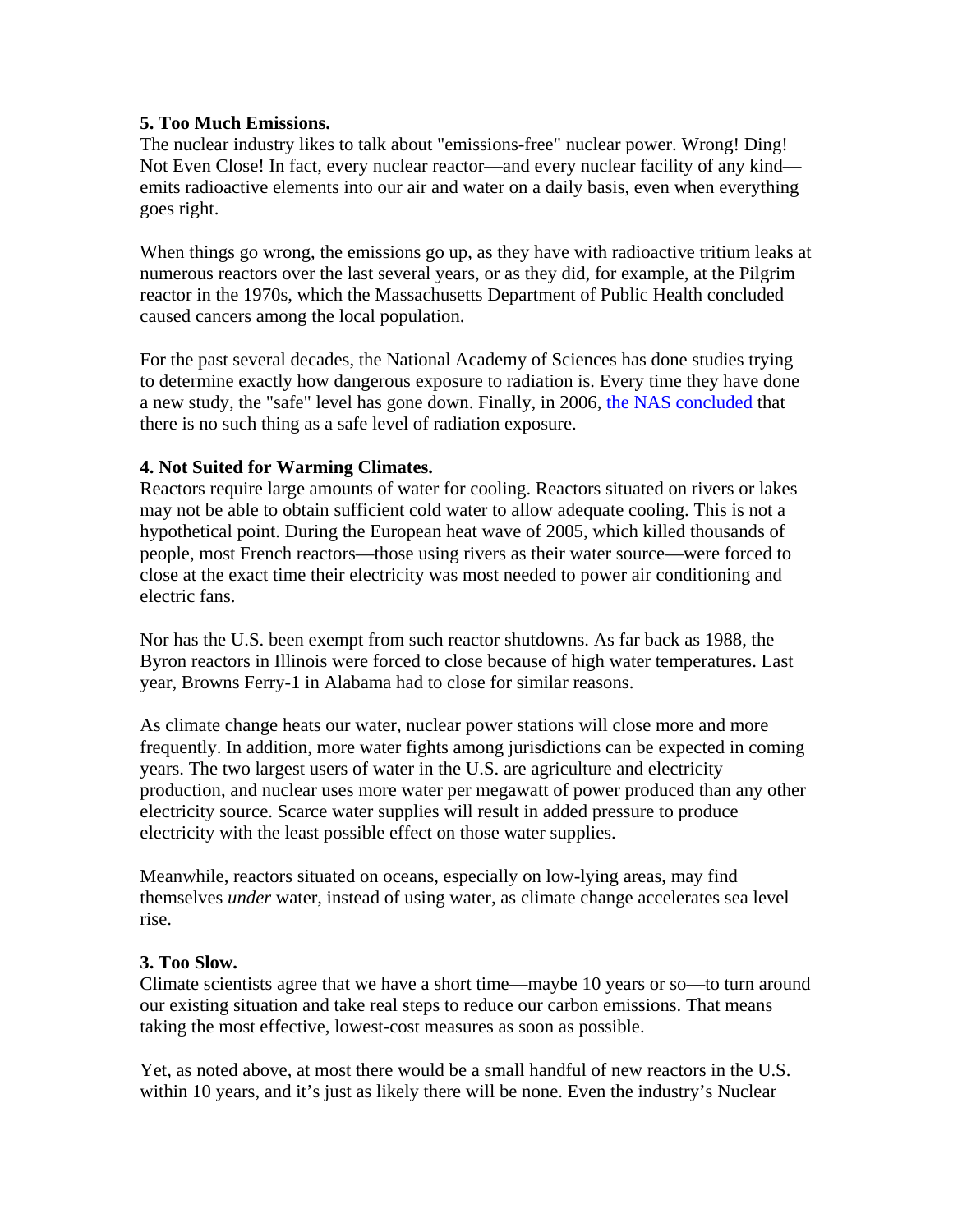Energy Institute predicts only about 4 new reactors in the US by 2020. Neither scenario does anything for climate.

In contrast, energy efficiency measures can be implemented very quickly; average-sized wind farms take only a year or two to build, compared to 10 years or so for reactors; solar photovoltaics can be installed as fast as the panels can be manufactured.

Nuclear power is merely masquerading as a climate solution; it has no real potential to mitigate our climate problem in the time frame needed.

## **2. Renewables and Efficiency are Faster, Cheaper, Cleaner and Safer.**

Energy efficiency is the low-hanging fruit. The U.S. is half as efficient as the European Union, which is half as efficient as Japan. We have a long ways to go. Fortunately, most energy innovation is on the efficiency side, and it's making an impact.

The lead story in the *Wall Street Journal* on Wednesday (August 12, 2009) reported that electricity demand has fallen 4.4% so far this year in the nation's largest wholesale power market. That's on the heels of a 2.7% drop in 2008 from 2007. There have only been five years since 1950 in which electricity demand has dropped, and never since then has demand dropped two years in a row. Some of the demand drop is, of course, due to the recession. But that doesn't explain the entire drop. On November 21, 2008 the *Journal* puzzled over the drop in demand at that time. It reported, for example, that Excel Energy saw home energy use drop by 3% from August to September 2008. Duke Power saw demand in the Midwest drop 5.9% from third-quarter 2007 to 2008, including a 9% drop among residential users. Other utilities reported similar drops.

Factory drops in electricity use could be expected in a recession. Home energy declines? Not likely absent other factors. And those other factors are federal and state energy efficiency programs, increased energy efficiency of appliances and increased awareness among people that electricity use can be cut down without sacrificing comfort or convenience.

In short, energy efficiency programs are beginning to work. Where I live, in Maryland, the state has a goal of cutting energy use by 15% by 2020. I bet we'll exceed that goal. And what does that mean for a massively-large new reactor proposed for Maryland? It means that, if built, it likely won't have a market for its expensive electricity.

And that's before renewables enter the equation. 20-30 years ago, renewables weren't ready for prime time. They were expensive, intermittent, and reliant on government handouts. Now, they are reliable, cheaper than nuclear power, and being installed in increasing quantities across the globe.

In 2008, for example, according to Clean Edge Research, 27,000 Megawatts of new wind power was installed worldwide, or the equivalent of about 27 large nuclear reactors. Nuclear's new installation in 2008? A big fat Zero. By the way, 8,000 of those wind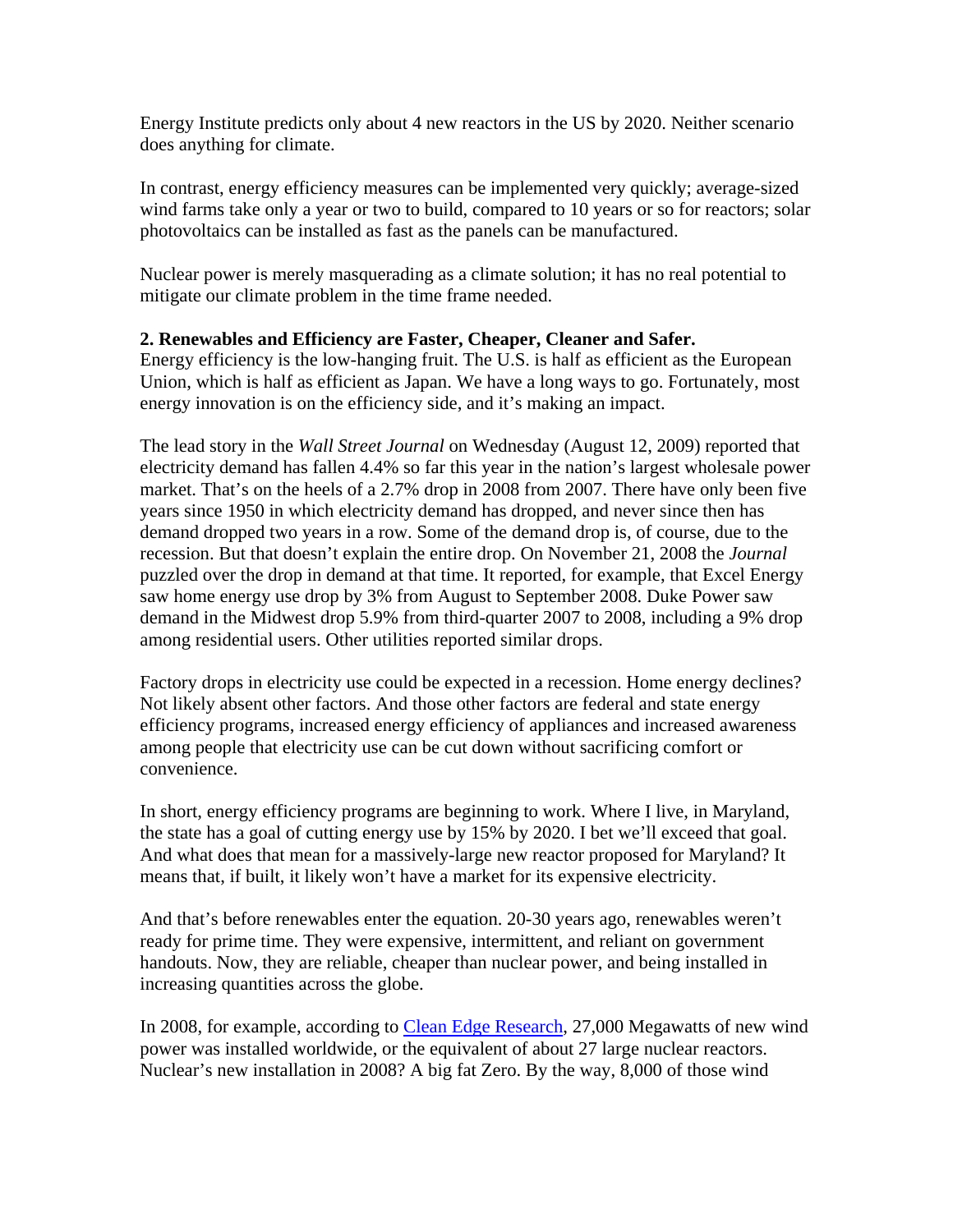Megawatts were installed in the U.S., meaning that the U.S. has now surpassed Germany as the nation with the most wind power.

Meanwhile, the Department of the Interior issued a report earlier this year that said offshore wind potential, just off the mid-and north-Atlantic coast of the U.S., could supply 25% of the entire electricity needs of the U.S. Add that to a Department of Energy report from 20 years ago that said wind power in South Dakota alone could supply 100% of our needs, and you quickly get an idea of the potential of wind power.

How about solar power? David Freeman, former chief of the Tennessee Valley Authority, says in his book, *"Winning Our Energy Independence: An Energy Insider Shows How,"* that we could power the entire U.S. on just 7% of the available above-ground potential of solar photovoltaics. By above-ground, he means rooftops and parking lots. Think of how much space is used in the U.S. by parking lots, and how much of it could have solar panels above it—keeping cars cool and generating electricity (and, by the way, a great source of power for plug-in hybrids and other electric vehicles). The US Navy generates 750KW of electricity from solar photovoltaics on just a portion of a parking lot in San Diego; you can see a photo of it on page 27 of this powerpoint.

But solar power is not limited to photovoltaics; solar thermal power provides "baseload" power for electricity generation. *The Wall Street Journal* reported on August 6, 2009 that entrepreneurs in Spain are building 4300 Megawatts—about 4 large nuclear reactors worth—of solar thermal electricity.

It's expensive—about \$5,200/kw installed. Well, that would be expensive for wind or natural gas. It's actually about \$2,000/kw cheaper than new nuclear.....

Which leads us into the foremost of the top 10 reasons nuclear can't save climate...

# **1. Too Expensive.**

Nuclear power is now so expensive that if we tried to use it as a climate mitigation strategy, we would blow through our resources and be left with no options whatsoever. And for all the reasons above, nuclear power won't work.

Even back in early 2007, when banks would give money for a mortgage to anyone who could walk through the door, the large investment banks wrote to the Department of Energy and said they would not be willing to loan money for new nuclear reactors unless the taxpayers guaranteed the loans. In other words, the nation's largest investment banks thought nuclear power was so risky—riskier than every other kind of derivative-based loan they were making back then---that they simply wouldn't put up the money unless the taxpayers took the risk.

Congress and the Bush administration, of course, bought into that. In the 2005 Energy Policy Act they had approved the concept of taxpayer loan guarantees for new reactors. And in December 2007, after a fight in which environmentalists succeeded in knocking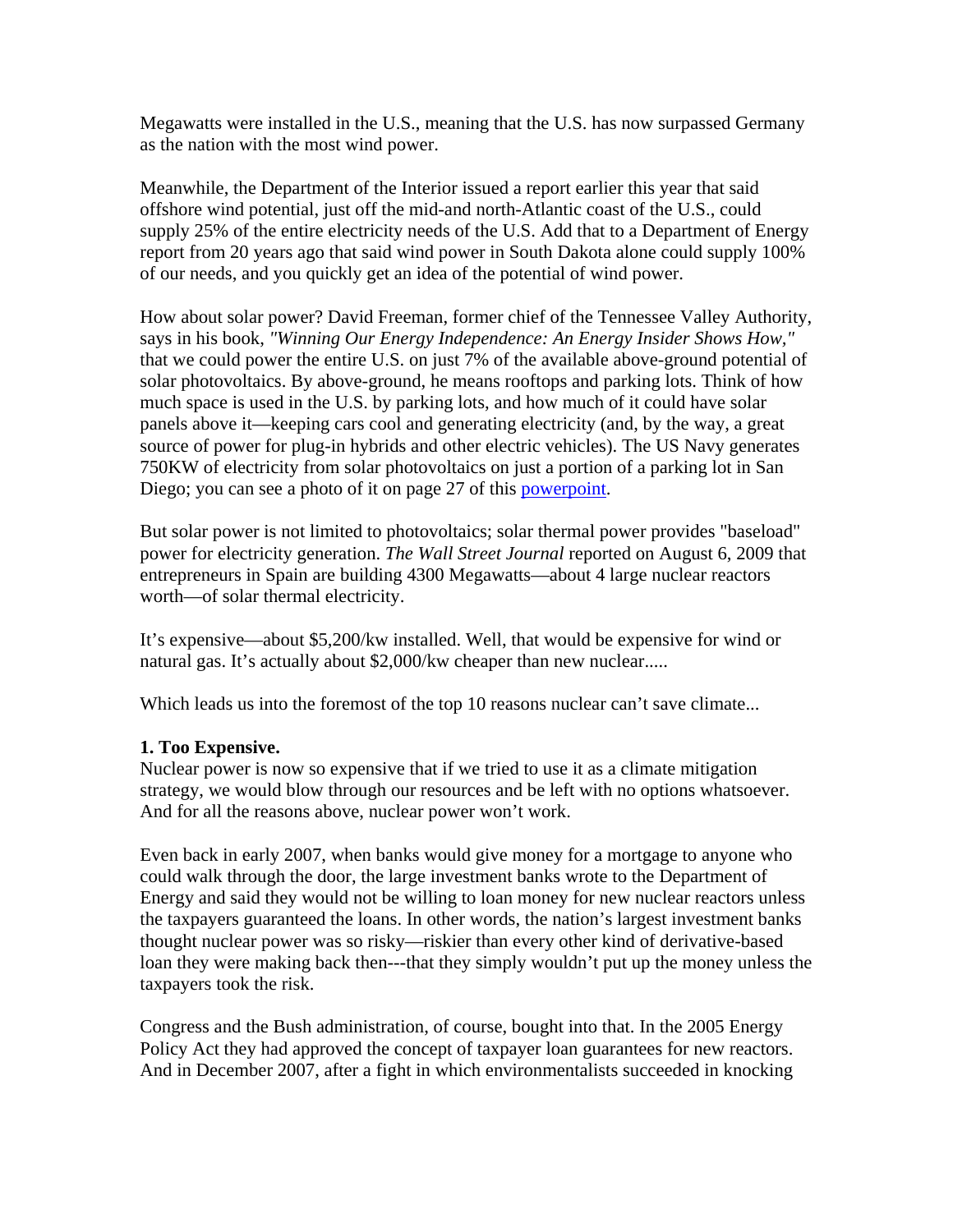down the Bush administration's \$50 billion loan guarantee request to \$18.5 billion, Congress funded the program.

But \$18.5 billion doesn't buy what it used to—at least when it comes to nuclear reactors. Waaaay back, all the way back to early 2006, the Nuclear Energy Institute had on its website a paper that declared new nuclear reactors would cost about \$2,000/kw initially (about \$2 billion for an average large reactor), going down to about \$1500/kw over time. That document is, of course, no longer available on their website.

Why? Because nuclear construction cost estimates—now that they're no longer based on industry wishful thinking and utilities have actually been forced to try to calculate them—have skyrocketed and are now running three and four times that NEI estimate of just three years ago.

Consider: in recent testimony before the Maryland Public Service Commission, Constellation Energy chief Mayo Shattuck admitted their proposed Calvert Cliffs-3 reactor from the French firm Areva would cost \$10 Billion. Canada recently ended plans to build new reactors upon receiving bids from Areva (which based its bid on Calvert Cliffs-3) of \$23 billion for two reactors. The Pennsylvania utility PPL estimates a single new AREVA reactor at \$15 billion on its website.

Other reactor designs aren't much cheaper. And some reactor designs, like General Electric's Advanced Simplified Boiling Water Reactor, are so far from prime-time that no utility is even pursuing it anymore. So much for the only U.S. company still in the nuclear manufacturing arena.

In fact, both Moody's and Standard and Poor's place new reactor costs in the realm of \$7,000-\$7,500/kw, or about \$2,000 more per kilowatt than it costs to build new solar thermal plants; two to three times the cost of new wind power, and about seven times the cost of energy efficiency measures.

Here's how to put such enormous costs in context: a recent study by Marc Cooper, Senior Fellow for Economic Analysis at University of Vermont's Law School, found that the U.S. would save \$1.9 to \$4 *TRILLION* over the lifetime of the plants by using renewables and efficiency over building 100 new reactors. That's serious money.

Pro-nuclear folks sometimes argue that nuclear power is the only low-carbon baseload electricity source and thus, no matter what it costs, we have to use it to deal with climate change.

But there are two basic problems with this argument.

The first is that, as Spain is proving, solar thermal IS baseload power—their plants, which store heat in molten sodium, will run 24/7, which is anyone's idea of baseload power.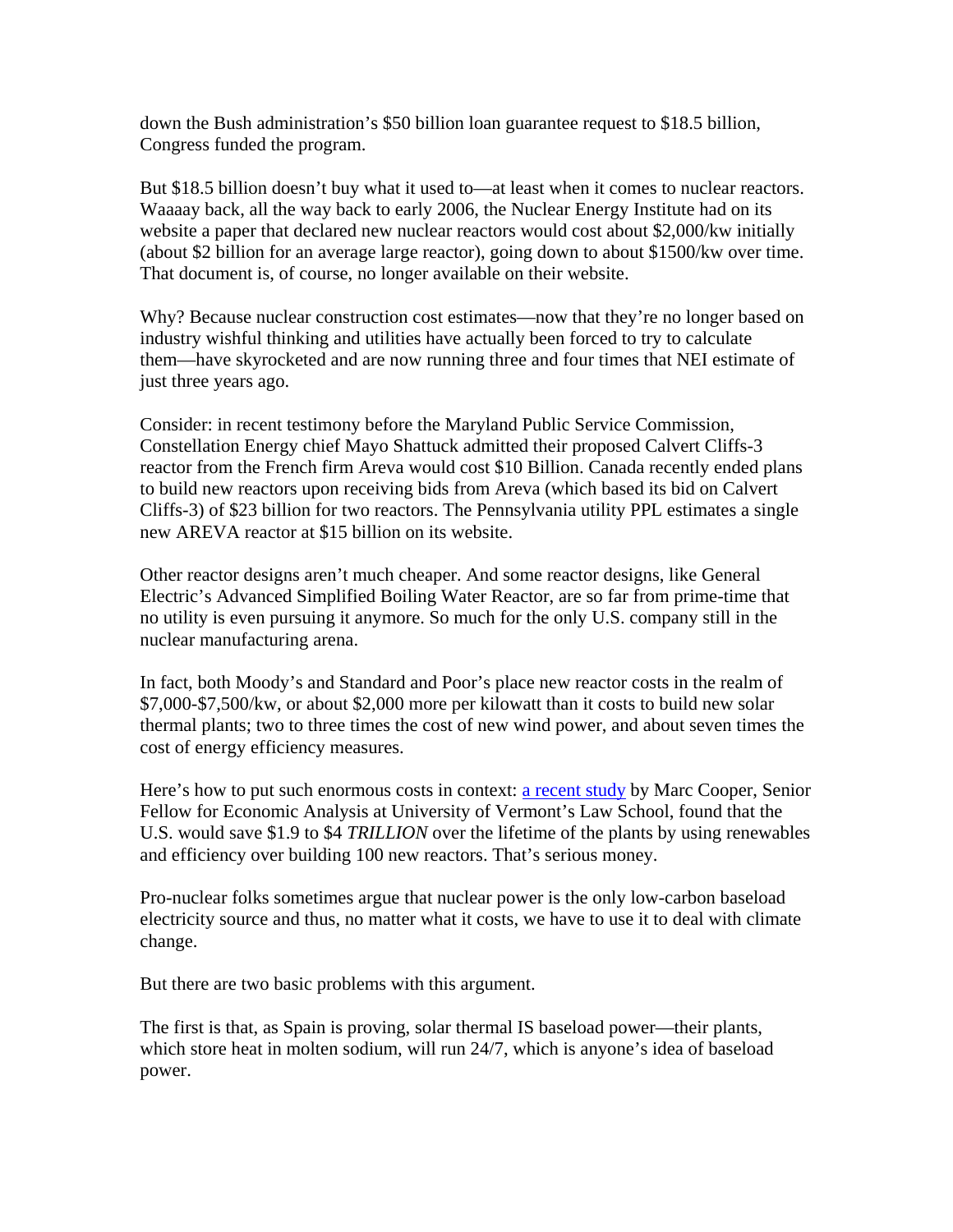More fundamentally, however, the entire concept of "baseload" power needs to be reexamined.

What we need is electricity when we need it—when we flick the light switch, when we turn on the computer, as well as to make sure the fridge keeps running.

How we get that electricity—well, none of our appliances cares in the least.

Those who argue we need "baseload" power are really acknowledging that they don't understand the future of electric power in the U.S. and across the globe. They believe only behemoth power plants, nuclear or coal, can supply our electricity needs. Sorry, but that if that ever was the case—and perhaps it was—it isn't any longer.

The future, and it is moving here faster than many realize, is smaller-scale generation distributed generation—with smart grids that help regulate electricity use and switch back and forth between solar and wind, depending on which is providing power at any given time (and nearly always either solar or wind is producing power)and a little natural gas for the rare times that both are down. Add to those resources like geothermal in some areas, and further on, electricity produced by more exotic fuels, such as micro algae. Venice, Italy is building such a plant now that will ultimately provide half their region's electrical needs. That is the electricity grid of the future. And that future is closer than many seem to realize.

Take a train through northern Germany, as I did in 2002, and you'll see that just about every small city has about 5-9 windmills outside it, producing power. Combine that power with solar photovoltaics, and these towns are just about self-sufficient in producing electricity. Combine that on a national level, and you quickly realize that the only areas that need extra power are the large cities. That's where larger wind farms and solar thermal power comes in. That's true in Germany, and what is most striking about Germany—which is the most solar-powered nation on Earth—is that if you look at a solar potential map, its potential is the same as that for Alaska. In other words, Germany has among the lowest solar resources on the planet, and yet it receives a greater portion of its electricity from solar than any other country.

The US could do far, far better. Some will argue that solar power in Germany is heavily subsidized, and that has been true. On the other hand, Germany was trying to jumpstart an industry, and has done so successfully, while the nuclear industry already has existed for more than 50 years, and still can't bring its costs down to a manageable level.

And the potential for wind power and solar power, not to mention energy efficiency, in the US is so great, that every dollar we spend on nuclear power is counterproductive at reducing carbon emissions. That's because the emissions reductions are so much greater with renewable and efficiency that the dollar spent on nukes is wasted. It gets us nowhere. Really, for all it accomplishes, it might as well be spent on coal. And we know we don't want to spend any more money on coal.